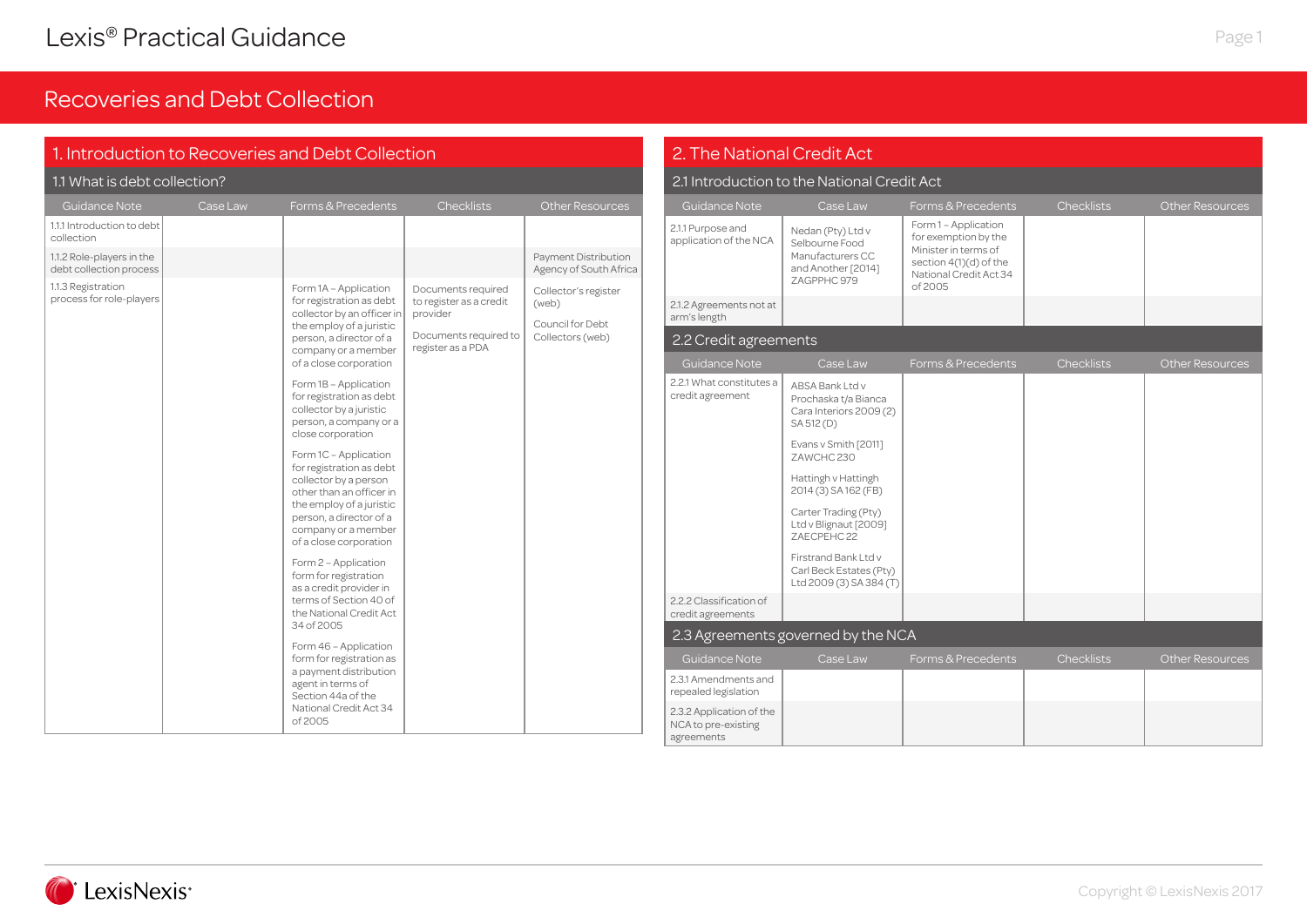| 2. The National Credit Act                            |                                                                                                          |                                                                                                                                                                                                                                                                                                                                                                                                       |                   |                                                                                   |  |  |  |  |
|-------------------------------------------------------|----------------------------------------------------------------------------------------------------------|-------------------------------------------------------------------------------------------------------------------------------------------------------------------------------------------------------------------------------------------------------------------------------------------------------------------------------------------------------------------------------------------------------|-------------------|-----------------------------------------------------------------------------------|--|--|--|--|
|                                                       | 2.4 Over indebtedness and reckless credit                                                                |                                                                                                                                                                                                                                                                                                                                                                                                       |                   |                                                                                   |  |  |  |  |
| <b>Guidance Note</b>                                  | Case Law                                                                                                 | Forms & Precedents                                                                                                                                                                                                                                                                                                                                                                                    | <b>Checklists</b> | <b>Other Resources</b>                                                            |  |  |  |  |
| 2.4.1 Over-<br>indebtedness of the<br>consumer        |                                                                                                          |                                                                                                                                                                                                                                                                                                                                                                                                       |                   |                                                                                   |  |  |  |  |
| 2.4.2 Application for<br>debt review                  |                                                                                                          | Form 16 - Application<br>by consumer for debt<br>review<br>Form 17.1 - Notification<br>to all credit providers<br>and all registered credit<br>bureaus<br>Form 17.2 - Notification<br>to credit provider and<br>credit bureau by debt<br>counsellor of rejection<br>or restructuring<br>Form 18 - Application<br>by consumer to court<br>for debt review<br>Form 19 - Clearance<br>certificate issued |                   | Circular 2 of 2015 -<br>Debt review task team<br>agreements of 2010<br>guidelines |  |  |  |  |
| 2.4.3 Reckless credit                                 | Absa Bank v Trustees<br>for the Time Being of<br>the Coe Family Trust<br>and Others [2010]<br>ZAWCHC 206 | Form 15 - Notice of<br>credit provider of credit<br>excluded from reckless<br>lending                                                                                                                                                                                                                                                                                                                 |                   |                                                                                   |  |  |  |  |
|                                                       | 2.5 Termination of a credit agreement                                                                    |                                                                                                                                                                                                                                                                                                                                                                                                       |                   |                                                                                   |  |  |  |  |
| Guidance Note                                         | Case Law                                                                                                 | Forms & Precedents                                                                                                                                                                                                                                                                                                                                                                                    | <b>Checklists</b> | <b>Other Resources</b>                                                            |  |  |  |  |
| 2.5.1 When can a<br>credit agreement be<br>terminated |                                                                                                          |                                                                                                                                                                                                                                                                                                                                                                                                       |                   |                                                                                   |  |  |  |  |

### 3. Initiating Collection Proceedings

### 3.1 Steps before taking legal action

| Guidance Note                                                   | Case Law                                                                        | Forms & Precedents                                                                       | <b>Checklists</b> | <b>Other Resources</b> |
|-----------------------------------------------------------------|---------------------------------------------------------------------------------|------------------------------------------------------------------------------------------|-------------------|------------------------|
| 3.1.1 Initiating recovery<br>and debt collection<br>proceedings |                                                                                 |                                                                                          |                   |                        |
| 3.1.2 Placing a debtor<br>in mora                               |                                                                                 | Letter of demand for<br>payment of fees for<br>services rendered                         |                   |                        |
| 3.1.3 Notice in terms of<br>section 129 of the NCA              | First Rand Bank Ltd<br>v Phiri and Another<br>[2013] ZAGPPHC 90                 | Notice in terms of<br>section 129 of the<br>National Credit Act 34<br>of 2005            |                   |                        |
|                                                                 |                                                                                 | Certificate of<br>compliance in terms<br>of section 129(1) of the<br>National Credit Act |                   |                        |
| 3.1.4 Consumers<br>currently under debt<br>review               | ABSA Bank Ltd v<br>Prochaska t/a Bianca<br>Cara Interiors 2009 (2)<br>SA 512(D) | Notice in terms of<br>section 86(10) of the<br>National Credit Act 34<br>of 2005         |                   |                        |

## 4. Alternate Dispute Resolution

| 4.1 Debt mediation                                  |          |                                                                                                         |                   |                        |  |  |  |  |
|-----------------------------------------------------|----------|---------------------------------------------------------------------------------------------------------|-------------------|------------------------|--|--|--|--|
| Guidance Note                                       | Case Law | Forms & Precedents                                                                                      | <b>Checklists</b> | <b>Other Resources</b> |  |  |  |  |
| 4.1.1 Consulting with the<br>debtor                 |          | Settlement agreement                                                                                    |                   |                        |  |  |  |  |
|                                                     |          | First and second<br>defendants verifying<br>affidavit in terms of<br>Rule 31 of the High<br>Court Rules |                   |                        |  |  |  |  |
|                                                     |          | Consent to judgment in<br>the High Court                                                                |                   |                        |  |  |  |  |
| 4.1.2 Structuring a<br>payment plan                 |          | Settlement agreement                                                                                    |                   |                        |  |  |  |  |
| 4.1.3 Alternative<br>methods of securing            |          | Admission of liability<br>and undertaking to pay                                                        |                   |                        |  |  |  |  |
| payment of a debt                                   |          | Consent to judgment in<br>the High Court                                                                |                   |                        |  |  |  |  |
|                                                     |          | Consent to judgment in<br>the Magistrate's Court                                                        |                   |                        |  |  |  |  |
| 4.1.4 Initiating<br>applications to the<br>Tribunal |          |                                                                                                         |                   |                        |  |  |  |  |

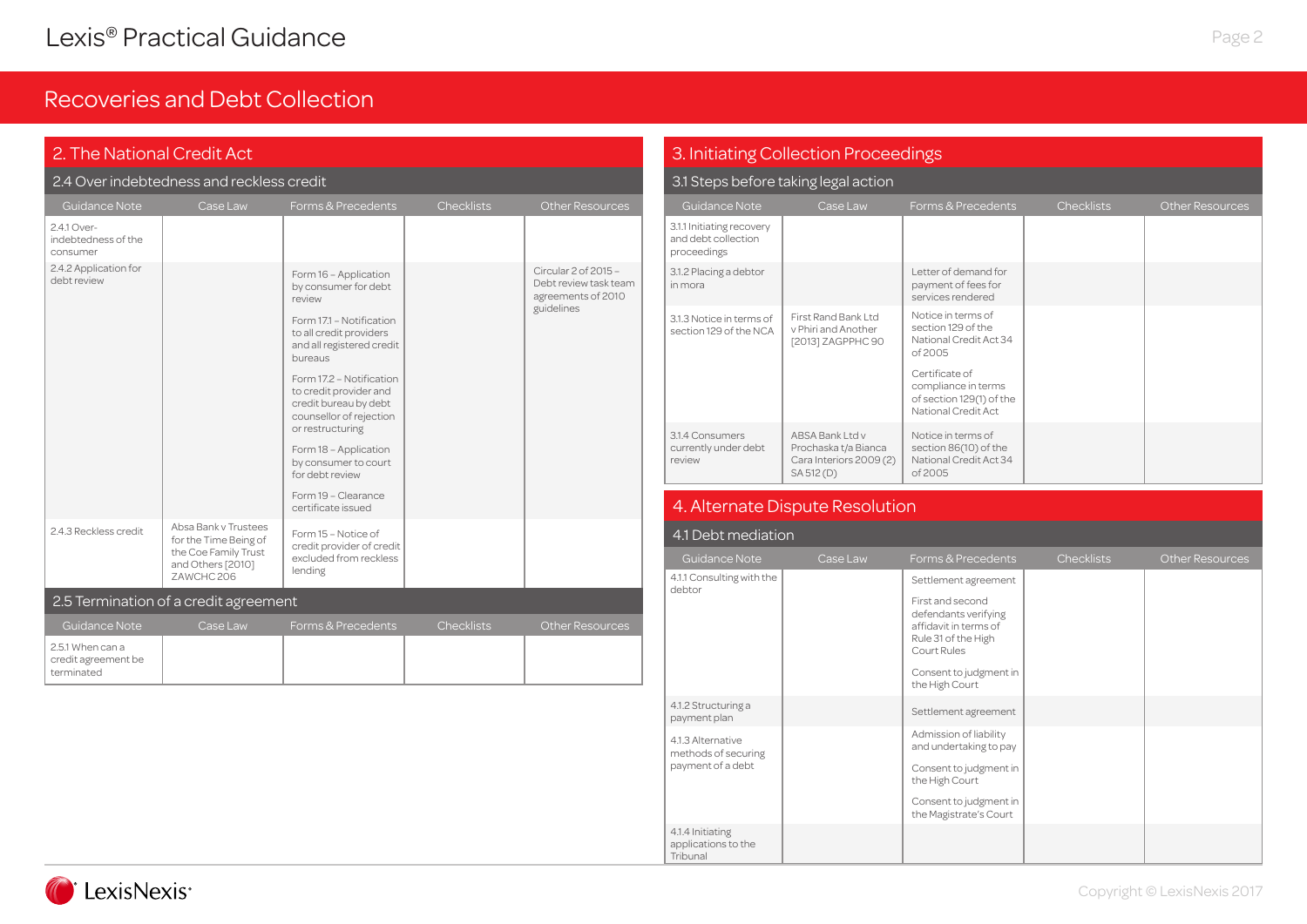| 5. Prescription                      |          |                    |                   |                        |  |  |  |  |
|--------------------------------------|----------|--------------------|-------------------|------------------------|--|--|--|--|
| 5.1 Important concepts               |          |                    |                   |                        |  |  |  |  |
| Guidance Note                        | Case Law | Forms & Precedents | <b>Checklists</b> | <b>Other Resources</b> |  |  |  |  |
| 5.1.1 The running of<br>prescription |          |                    |                   |                        |  |  |  |  |

| 6. Commencement of an Action                     |                                                                                            |                                                                                          |                   |                                            |  |  |  |  |
|--------------------------------------------------|--------------------------------------------------------------------------------------------|------------------------------------------------------------------------------------------|-------------------|--------------------------------------------|--|--|--|--|
| 6.1 The summons                                  |                                                                                            |                                                                                          |                   |                                            |  |  |  |  |
| Guidance Note                                    | Case Law                                                                                   | Forms & Precedents                                                                       | <b>Checklists</b> | <b>Other Resources</b>                     |  |  |  |  |
| 6.1.1 Drafting and issuing<br>a summons          | Hansen and Schrader v<br>Pauling (1885) 4 SC 92                                            |                                                                                          |                   |                                            |  |  |  |  |
|                                                  | 6.2 Commonly used particulars of claim                                                     |                                                                                          |                   |                                            |  |  |  |  |
| Guidance Note                                    | Case Law                                                                                   | Forms & Precedents                                                                       | <b>Checklists</b> | <b>Other Resources</b>                     |  |  |  |  |
| 6.2.1 Particulars of<br>claim used in collection | Botha y Potch Motors<br>(Edms) BPK 1963 (1) SA                                             | Form 3.J789                                                                              |                   | Table of actions for                       |  |  |  |  |
| matters                                          | 279(T)<br>Absa Bank Ltd v<br>Prochaska t/a Bianca<br>Cara Interiors 2009 (2)<br>SA 512 (D) | Particulars of claim<br>for a claim based on a<br>mortgage bond                          |                   | arrear rental in the<br>Magistrates' court |  |  |  |  |
|                                                  |                                                                                            | Particulars of claim for<br>a credit agreement                                           |                   |                                            |  |  |  |  |
|                                                  | Barclays Bank v McCall<br>1980 (2) SA 308 (W)                                              | Particulars of claim for<br>unpaid rent                                                  |                   |                                            |  |  |  |  |
|                                                  |                                                                                            | Provisional sentence<br>summons in the High<br>Court                                     |                   |                                            |  |  |  |  |
|                                                  |                                                                                            | Particulars of claim for a<br>motor vehicle collision                                    |                   |                                            |  |  |  |  |
|                                                  |                                                                                            | Certificate of<br>compliance in terms<br>of section 129(1) of the<br>National Credit Act |                   |                                            |  |  |  |  |

| 7. Categories of Debtors                                      |                                                                                     |                                                       |                   |                        |
|---------------------------------------------------------------|-------------------------------------------------------------------------------------|-------------------------------------------------------|-------------------|------------------------|
| 7.1 Natural persons                                           |                                                                                     |                                                       |                   |                        |
| <b>Guidance Note</b>                                          | Case Law                                                                            | Forms & Precedents                                    | <b>Checklists</b> | <b>Other Resources</b> |
| 7.1.1 Natural persons<br>with full rights of<br>appearance    |                                                                                     |                                                       |                   |                        |
| 7.1.2 Natural persons<br>with limited rights of<br>appearance |                                                                                     | Citation of child<br>assisted by their<br>guardian    |                   |                        |
|                                                               |                                                                                     | Citation of child<br>represented by their<br>guardian |                   |                        |
| 7.2 Juristic persons                                          |                                                                                     |                                                       |                   |                        |
| Guidance Note                                                 | Case Law                                                                            | Forms & Precedents                                    | Checklists        | Other Resources        |
| 7.2.1 Companies and<br>close corporations                     | Langeberg Ko-operasie<br>Bpk v Folscher 1950 (2)<br>SA 618                          |                                                       |                   |                        |
| 7.2.2 Trusts and<br>partnerships                              |                                                                                     |                                                       |                   |                        |
| 7.3 Deceased debtors                                          |                                                                                     |                                                       |                   |                        |
| <b>Guidance Note</b>                                          | Case Law                                                                            | Forms & Precedents                                    | <b>Checklists</b> | <b>Other Resources</b> |
| 7.3.1 Lodging a claim<br>against the deceased<br>estate       |                                                                                     |                                                       |                   |                        |
| 7.4 Insolvent debtors                                         |                                                                                     |                                                       |                   |                        |
| <b>Guidance Note</b>                                          | Case Law                                                                            | Forms & Precedents                                    | <b>Checklists</b> | <b>Other Resources</b> |
| 7.4.1 Sequestrating a<br>debtor                               | Investec Bank Ltd and<br>Another v Mutemeri<br>and Another 2010 (1) SA<br>265 (GSJ) |                                                       |                   |                        |
| 7.4.2 Liquidating a<br>debtor                                 |                                                                                     |                                                       |                   |                        |
| 7.4.3 Business rescue<br>proceedings                          |                                                                                     |                                                       |                   |                        |

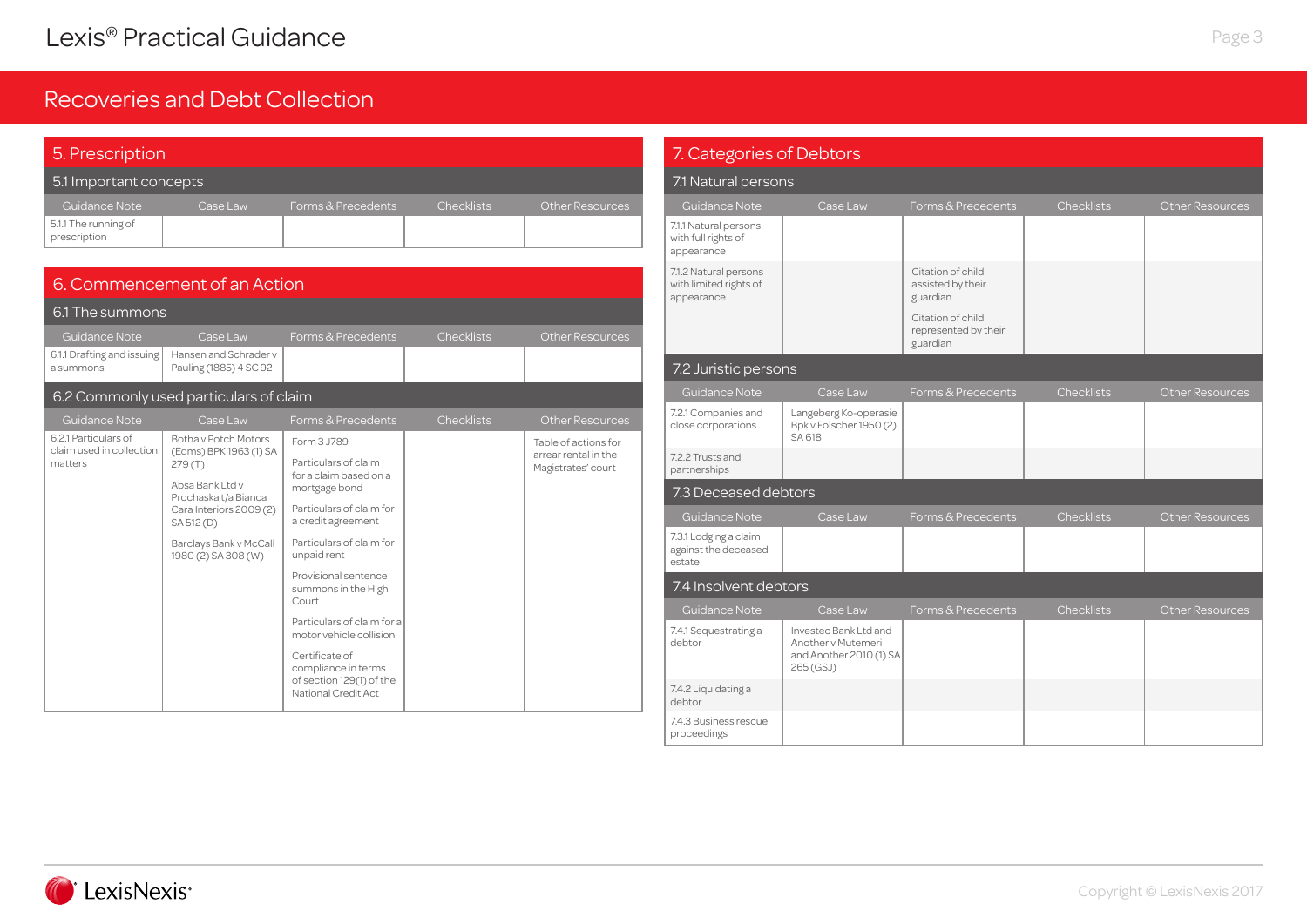| 8. Jurisdiction                                        |                                                                   |                    |                   |                                                                                                             |  |  |  |  |  |
|--------------------------------------------------------|-------------------------------------------------------------------|--------------------|-------------------|-------------------------------------------------------------------------------------------------------------|--|--|--|--|--|
| 8.1 Determining jurisdiction                           |                                                                   |                    |                   |                                                                                                             |  |  |  |  |  |
| Guidance Note                                          | Case Law                                                          | Forms & Precedents | <b>Checklists</b> | <b>Other Resources</b>                                                                                      |  |  |  |  |  |
| 8.1.1 Cause of action                                  |                                                                   |                    |                   |                                                                                                             |  |  |  |  |  |
| 8.1.2 Jurisdiction<br>determined by a place<br>or area | Thomas y BMW South<br>Africa (Pty) Ltd 1996<br>$(2)$ SA 106 $(C)$ |                    |                   | Determining<br>jurisdiction in the<br>Magistrates Court<br>Determining<br>jurisdiction in the High<br>Court |  |  |  |  |  |

### 9. Default Judgments

#### 9.1 Essential requirements

| Guidance Note                                    | Case Law                                                          | Forms & Precedents                                                                | <b>Checklists</b> | <b>Other Resources</b> |
|--------------------------------------------------|-------------------------------------------------------------------|-----------------------------------------------------------------------------------|-------------------|------------------------|
| 9.1.1 Obtaining default<br>judgment              | Credit Corporation of<br>SA Ltd v Bosman 1958<br>$(3)$ SA 845 (T) | Affidavit in terms<br>of Rule 12(6) of the<br>Magistrates' Court<br>Rules         |                   |                        |
| 9.1.2 Drafting a request<br>for default judgment |                                                                   | Request for default<br>judgment in the<br>Magistrates' Court                      |                   |                        |
|                                                  |                                                                   | Application for default<br>judgment in the High<br>Court                          |                   |                        |
|                                                  |                                                                   | Request for default<br>judgment after serving<br>a notice of bar                  |                   |                        |
|                                                  |                                                                   | Request for default<br>judgment in terms<br>of Rule 31 of the High<br>Court Rules |                   |                        |
|                                                  |                                                                   | Affidavit in terms of<br>Rule 31(1) of the High<br>Court Rules                    |                   |                        |
|                                                  |                                                                   | Affidavit in terms<br>of Rule 12(6) of the<br>Magistrates' Court<br>Rules         |                   |                        |

#### 9.4.1 Revival of a lapsed judgment 9.3.1 Obtaining judgment against a defendant 9. Default Judgments 9.2 When will default judgment be granted 9.2.1 Failure to deliver a plea after being placed on bar Notice of Bar 9.2.2 Consent to judgment Consent to judgment in the Magistrate's Court Consent to judgment in the High Court 9.2.3 Admission of liability Admission of liability and undertaking to pay 9.3 Effect of a judgment being granted 9.4 Reviving a judgment

#### 10. Execution

#### 10.1 Warrant of execution

| Guidance Note                                               | Case Law | Forms & Precedents | <b>Checklists</b> | Other Resources                                         |
|-------------------------------------------------------------|----------|--------------------|-------------------|---------------------------------------------------------|
| 10.1.1 Drafting and<br>issuing a warrant of<br>execution    |          |                    |                   | Attachment and sale<br>of property in the High<br>Court |
| 10.1.2 Procedure after<br>warrant of execution is<br>issued |          |                    |                   |                                                         |
| 10.1.3 Re-issuing of a<br>warrant                           |          |                    |                   |                                                         |
| 10.1.4 Reviving a warrant<br>of execution                   |          |                    |                   |                                                         |



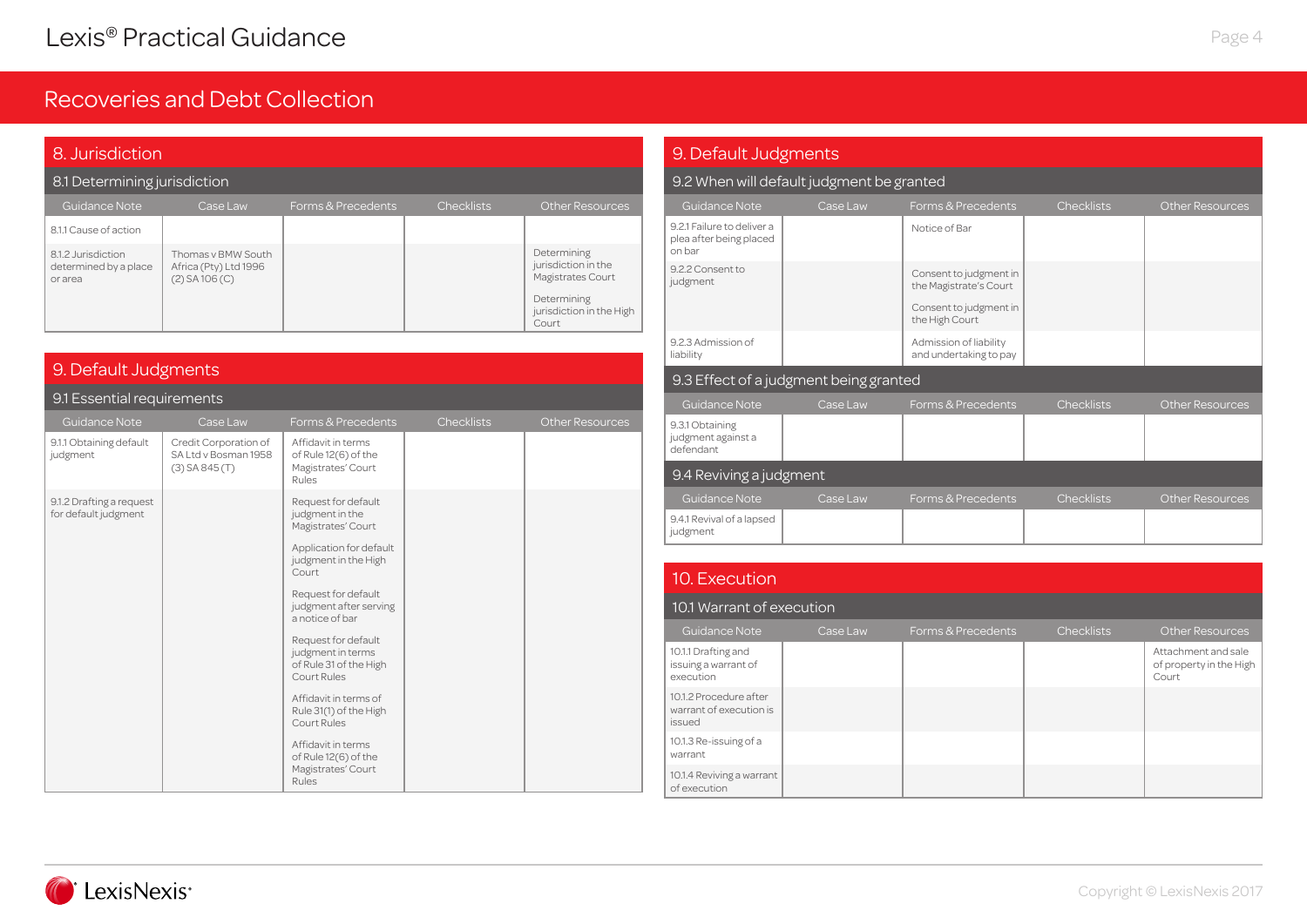| 10. Execution                                           |                                                                       |                                                                                   |                   |                        | 10. Execution                                            |                                                                     |                                                                                      |                   |                        |
|---------------------------------------------------------|-----------------------------------------------------------------------|-----------------------------------------------------------------------------------|-------------------|------------------------|----------------------------------------------------------|---------------------------------------------------------------------|--------------------------------------------------------------------------------------|-------------------|------------------------|
| 10.2 Attaching movable property                         |                                                                       |                                                                                   |                   |                        | 10.5 Garnishee orders                                    |                                                                     |                                                                                      |                   |                        |
| Guidance Note                                           | Case Law                                                              | Forms & Precedents                                                                | <b>Checklists</b> | <b>Other Resources</b> | <b>Guidance Note</b>                                     | Case Law                                                            | Forms & Precedents                                                                   | <b>Checklists</b> | <b>Other Resources</b> |
| 10.2.1 Attachable<br>property                           |                                                                       |                                                                                   |                   |                        | 10.5.1 Application for a<br>garnishee order              |                                                                     | Ex parte application in<br>terms of section 72 of<br>the Magistrates' Court          |                   |                        |
| 10.2.2 Property exempt<br>from execution                |                                                                       |                                                                                   |                   |                        |                                                          |                                                                     | Act 32 of 1944                                                                       |                   |                        |
| 10.2.3 Removal and<br>storage of property               |                                                                       | Indemnity in terms of<br>Rule 38(1) and (2) of<br>the Magistrates' Court<br>Rules |                   |                        |                                                          |                                                                     | Application in terms<br>of section 72 of the<br>Magistrates' Court Act<br>32 of 1944 |                   |                        |
| 10.2.4 Dealing with<br>interpleader claims              |                                                                       |                                                                                   |                   |                        |                                                          |                                                                     | Garnishee order for the<br>attachment of a debt                                      |                   |                        |
| 10.3 Sale of the movable property                       |                                                                       |                                                                                   |                   |                        | 10.5.2 Effect of a<br>garnishee order                    |                                                                     |                                                                                      |                   |                        |
| Guidance Note                                           | Case Law                                                              | Forms & Precedents                                                                | Checklists        | <b>Other Resources</b> | 10.5.3 Setting aside a<br>garnishee order                |                                                                     |                                                                                      |                   |                        |
| 10.3.1 Notice of sale                                   |                                                                       | Notice of sale of<br>movable property                                             |                   |                        | 10.6 Administration orders                               |                                                                     |                                                                                      |                   |                        |
| 10.3.2 Publication                                      |                                                                       |                                                                                   |                   |                        | <b>Guidance Note</b>                                     | Case Law                                                            | Forms & Precedents                                                                   | <b>Checklists</b> | <b>Other Resources</b> |
| 10.3.3 Sale in execution                                | Mattioda Construction<br>(SA) (Pty) Ltd v E<br>Carbonari Construction |                                                                                   |                   |                        | 10.6.1 Application for an<br>administration order        |                                                                     |                                                                                      |                   |                        |
|                                                         | (Pty) Ltd 1973 (3) SA<br>327(D)                                       |                                                                                   |                   |                        | 10.6.2 Effect of an<br>administration order              |                                                                     |                                                                                      |                   |                        |
| 10.3.4 Section 127 of<br>National Credit Act            |                                                                       |                                                                                   |                   |                        | 10.6.3 The duties of the<br>administrator                | Oosthuizen v Landdros,<br>Senekal 2003 (4) SA<br>450 <sub>(O)</sub> |                                                                                      |                   |                        |
|                                                         | 10.4 Declaring immovable property executable                          |                                                                                   |                   |                        |                                                          | 10.7 Emolument attachment orders                                    |                                                                                      |                   |                        |
| Guidance Note                                           | Case Law                                                              | Forms & Precedents                                                                | <b>Checklists</b> | <b>Other Resources</b> | Guidance Note                                            | Case Law                                                            | Forms & Precedents                                                                   | <b>Checklists</b> | <b>Other Resources</b> |
| 10.4.1 Notice to debtor                                 |                                                                       |                                                                                   |                   |                        | 10.7.1 Application                                       | <b>MBD</b> Securitisation                                           | Emolument                                                                            |                   |                        |
| 10.4.2 Nulla bona return<br>of service                  |                                                                       |                                                                                   |                   |                        | for an emolument<br>attachment order                     | (Pty) Ltd v Booi [2015]<br>ZAFSHC134                                | attachment order                                                                     |                   |                        |
| 10.4.3 Application<br>to declare property<br>executable | Firstrand Bank Ltd v<br>Folscher and another<br>[2011] ZAGPJHC 79     |                                                                                   |                   |                        | 10.7.2 Effect of<br>an emolument.<br>attachment order    |                                                                     |                                                                                      |                   |                        |
| 10.4.4 Sale in execution<br>of immovable property       |                                                                       | Notice of sale of<br>immovable property                                           |                   |                        | 10.7.3 Setting aside<br>an emolument<br>attachment order |                                                                     |                                                                                      |                   |                        |